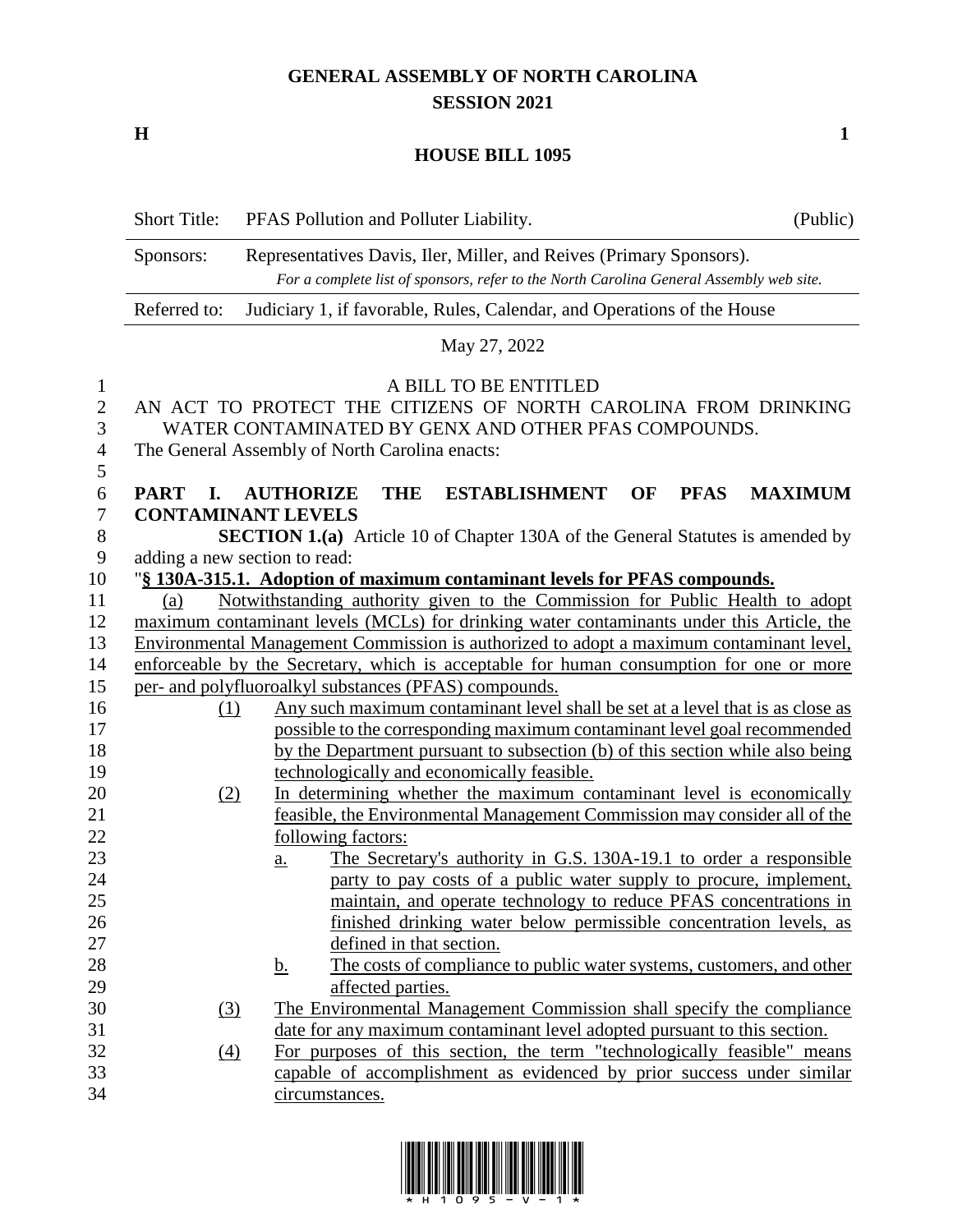|                                                                                                                                                                                           | <b>General Assembly Of North Carolina</b>                                                                                                | <b>Session 2021</b> |  |
|-------------------------------------------------------------------------------------------------------------------------------------------------------------------------------------------|------------------------------------------------------------------------------------------------------------------------------------------|---------------------|--|
| (b)                                                                                                                                                                                       | The Department, in consultation with the Department of Health and Human Services,                                                        |                     |  |
|                                                                                                                                                                                           | may recommend a maximum contaminant level goal based upon an estimate of the level of the                                                |                     |  |
|                                                                                                                                                                                           | contaminant in drinking water below which there is no known or expected risk to human health,                                            |                     |  |
|                                                                                                                                                                                           | provided that sufficient scientific evidence exists.                                                                                     |                     |  |
| <u>(1)</u>                                                                                                                                                                                | The recommended maximum contaminant level goal shall be no less stringent                                                                |                     |  |
|                                                                                                                                                                                           | than the following:                                                                                                                      |                     |  |
|                                                                                                                                                                                           | The systemic threshold concentration calculated as follows:<br>a.                                                                        |                     |  |
|                                                                                                                                                                                           | [Reference Dose (mg/kg-day) x adult body weight (kg) x Relative                                                                          |                     |  |
|                                                                                                                                                                                           | Source Contribution] / [average water consumption (L/day)].                                                                              |                     |  |
|                                                                                                                                                                                           | With respect to carcinogenic compounds, the concentration that<br><u>b.</u>                                                              |                     |  |
|                                                                                                                                                                                           | corresponds to an incremental lifetime cancer risk of 1x10-6.                                                                            |                     |  |
| (2)                                                                                                                                                                                       | The following references, in order of preference, shall be used in establishing                                                          |                     |  |
|                                                                                                                                                                                           | the Reference Doses which correspond to levels described in subdivision (1)                                                              |                     |  |
|                                                                                                                                                                                           | of this subsection:                                                                                                                      |                     |  |
|                                                                                                                                                                                           | Integrated Risk Information System (U.S. EPA).<br><u>a.</u><br>Health Advisories (U.S. EPA Office of Drinking Water).                    |                     |  |
|                                                                                                                                                                                           | Other health risk assessment data published by the U.S. EPA.                                                                             |                     |  |
|                                                                                                                                                                                           | $rac{\underline{b}}{\underline{c}}$ .<br>$rac{\underline{c}}{\underline{d}}$ .<br>Other relevant, published health risk assessment data, | and                 |  |
|                                                                                                                                                                                           | scientifically valid peer-review published toxicological data, including                                                                 |                     |  |
|                                                                                                                                                                                           | research from the Collaboratory and other academic institutions.                                                                         |                     |  |
| (3)                                                                                                                                                                                       | The following references, in order of preference, shall be used in establishing                                                          |                     |  |
|                                                                                                                                                                                           | the health constants (adult body weight, relative source contribution, and                                                               |                     |  |
|                                                                                                                                                                                           | average water consumption) which correspond to levels described in                                                                       |                     |  |
|                                                                                                                                                                                           | subdivision (1) of this subsection:                                                                                                      |                     |  |
|                                                                                                                                                                                           | EPA published values for establishing maximum contaminant levels.<br><u>a.</u>                                                           |                     |  |
|                                                                                                                                                                                           | EPA published values for establishing water quality standards.<br><u>b.</u>                                                              |                     |  |
|                                                                                                                                                                                           | Values utilized by the Environmental Management Commission or the<br>$\mathbf{C}$ .                                                      |                     |  |
|                                                                                                                                                                                           | Department for establishing water quality standards in 15A NCAC                                                                          |                     |  |
|                                                                                                                                                                                           | 02B .0200."                                                                                                                              |                     |  |
| <b>SECTION 1.(b)</b> As provided in G.S. 150B-2(8a)h., scientific standards and                                                                                                           |                                                                                                                                          |                     |  |
| procedures are exempt from the requirements of Article 2A of Chapter 150B of the General<br>Statutes. Further, as scientific standards and procedures for the Department's development of |                                                                                                                                          |                     |  |
|                                                                                                                                                                                           | MCLs for PFAS are set forth in G.S. 130A-315.1, as enacted by subsection (a) of this section, in                                         |                     |  |
|                                                                                                                                                                                           | accordance with G.S. 150B-2(8a)h., such standards and procedures are not required to be adopted                                          |                     |  |
|                                                                                                                                                                                           | as rules pursuant to G.S. 150B-2(8a)d.                                                                                                   |                     |  |
|                                                                                                                                                                                           |                                                                                                                                          |                     |  |
|                                                                                                                                                                                           | PART II. ABATEMENT OF PFAS MCL EXCEEDANCES IN PUBLIC WATER                                                                               |                     |  |
| <b>SYSTEMS</b>                                                                                                                                                                            |                                                                                                                                          |                     |  |
|                                                                                                                                                                                           | <b>SECTION 2.</b> Article 1 of Chapter 130A of the General Statutes is amended by                                                        |                     |  |
| adding a new section to read:                                                                                                                                                             |                                                                                                                                          |                     |  |
|                                                                                                                                                                                           | "§ 130A-19.1. Abatement of PFAS exceedances.                                                                                             |                     |  |
| (a)                                                                                                                                                                                       | The following definitions apply in this section:                                                                                         |                     |  |
| (1)                                                                                                                                                                                       | Permissible concentration level. – Both of the following:                                                                                |                     |  |
|                                                                                                                                                                                           | For an individual per- and polyfluoroalkyl substances (PFAS)<br>a.                                                                       |                     |  |
|                                                                                                                                                                                           | compound, the lesser of: (i) 10 parts per trillion (ppt); or (ii) any<br>maximum contaminant level established for the PFAS compound in  |                     |  |
|                                                                                                                                                                                           | question.                                                                                                                                |                     |  |
|                                                                                                                                                                                           | For combined PFAS compounds, a total concentration of 70 ppt.<br>$\mathbf b$ .                                                           |                     |  |
| (2)                                                                                                                                                                                       | Responsible party. $- A$ manufacturer of PFAS whose discharge or release of                                                              |                     |  |
|                                                                                                                                                                                           | PFAS into the environment has caused or contributed to the presence of PFAS                                                              |                     |  |
|                                                                                                                                                                                           | in a public water system as described in subsection (b) of this section.                                                                 |                     |  |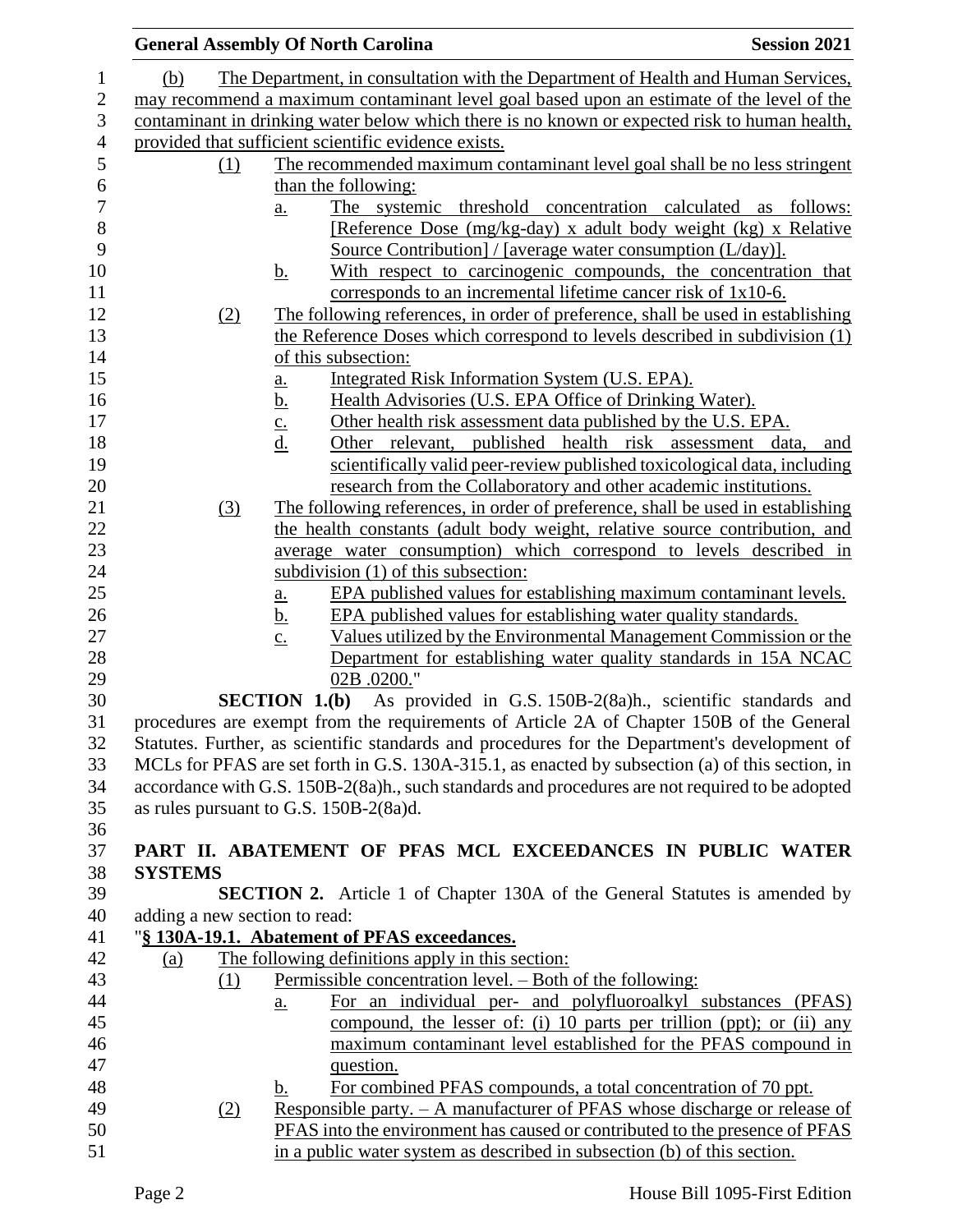#### **General Assembly Of North Carolina Session 2021**

 (b) If the Secretary determines that the concentration of any PFAS in a public water system, including any raw water intake, regardless of the system's raw water source, including surface water, public well, or pumped groundwater storage, has exceeded a permissible concentration level, the Secretary may order the responsible party to pay the public water system any actual and necessary costs incurred by the public water system to remove, correct, or abate any adverse effects upon the water supply resulting from the contamination for which the person is responsible. Such costs shall include costs to procure, implement, maintain, and operate technology to reduce PFAS concentrations in finished drinking water below the permissible concentration level. If a responsible party refuses to comply with an order, the Secretary may institute an action in the superior court of the county where the public water system exists to enforce the order. The action shall be calendared for trial within 60 days after service of the complaint upon the defendant. (c) A responsible party shall be jointly and severally liable for all actual and necessary costs imposed pursuant to subsection (b) of this section. Nothing in this section shall limit or diminish any rights of contribution for costs incurred herein.

 (d) A public water system shall reimburse ratepayers of the system through a reduction in future rates charged if: (i) the public water system has previously expended funds to remove, correct, or abate any adverse effects upon its water supply resulting from PFAS contamination; (ii) the amount of funds expended by the public water system for that purpose has been included in rates charged to its ratepayers; and (iii) the funds expended by the public water system are subsequently reimbursed by the responsible party as the result of an order issued pursuant to subsection (b) of this section."

## **PART III. IMPLEMENTATION FUNDING**

 **SECTION 3.(a)** Department Funding. – The sum of two million dollars (\$2,000,000) in nonrecurring funds for the 2022-2023 fiscal year is appropriated from the General Fund to the Department of Environmental Quality to implement the requirements of this act. These funds shall be deposited into the PFAS Public Water Protection Fund, which is established in the Department as a special fund. The Department may establish time-limited positions with the funds appropriated by this subsection.

 **SECTION 3.(b)** Collaboratory Funding. – The sum of two million dollars (\$2,000,000) in nonrecurring funds is appropriated from the General Fund to the Board of Governors of The University of North Carolina to be allocated to the University of North Carolina at Chapel Hill for the North Carolina Collaboratory (Collaboratory). The Collaboratory shall, upon request from the Secretary, conduct research and analysis to provide scientific and economic support for maximum contaminant levels for PFAS established under G.S. 130A-315.1, as enacted by Section 1 of this act. The Collaboratory and the Department shall jointly develop a work plan for the support to be provided by the Collaboratory in implementing this act.

 **SECTION 3.(c)** Report. – The Department and the Collaboratory shall jointly report to the Joint Legislative Oversight Committee on Agriculture and Natural and Economic Resources no later than December 15, 2022, and annually thereafter on their use of the funds appropriated by this act, including the adoption of maximum contaminant levels for PFAS by the Department, supporting research and analysis provided by the Collaboratory pursuant to the work plan required by subsection (b) of this section, and abatement orders issued by the Secretary of Environmental Quality using the authority conferred by G.S. 130A-19.1, as enacted by Section 2 of this act.

#### **PART IV. EFFECTIVE DATE**

 **SECTION 4.** Section 3 of this act becomes effective July 1, 2022. Section 2 of this act is effective when it becomes law and applies retroactively to discharges from responsible